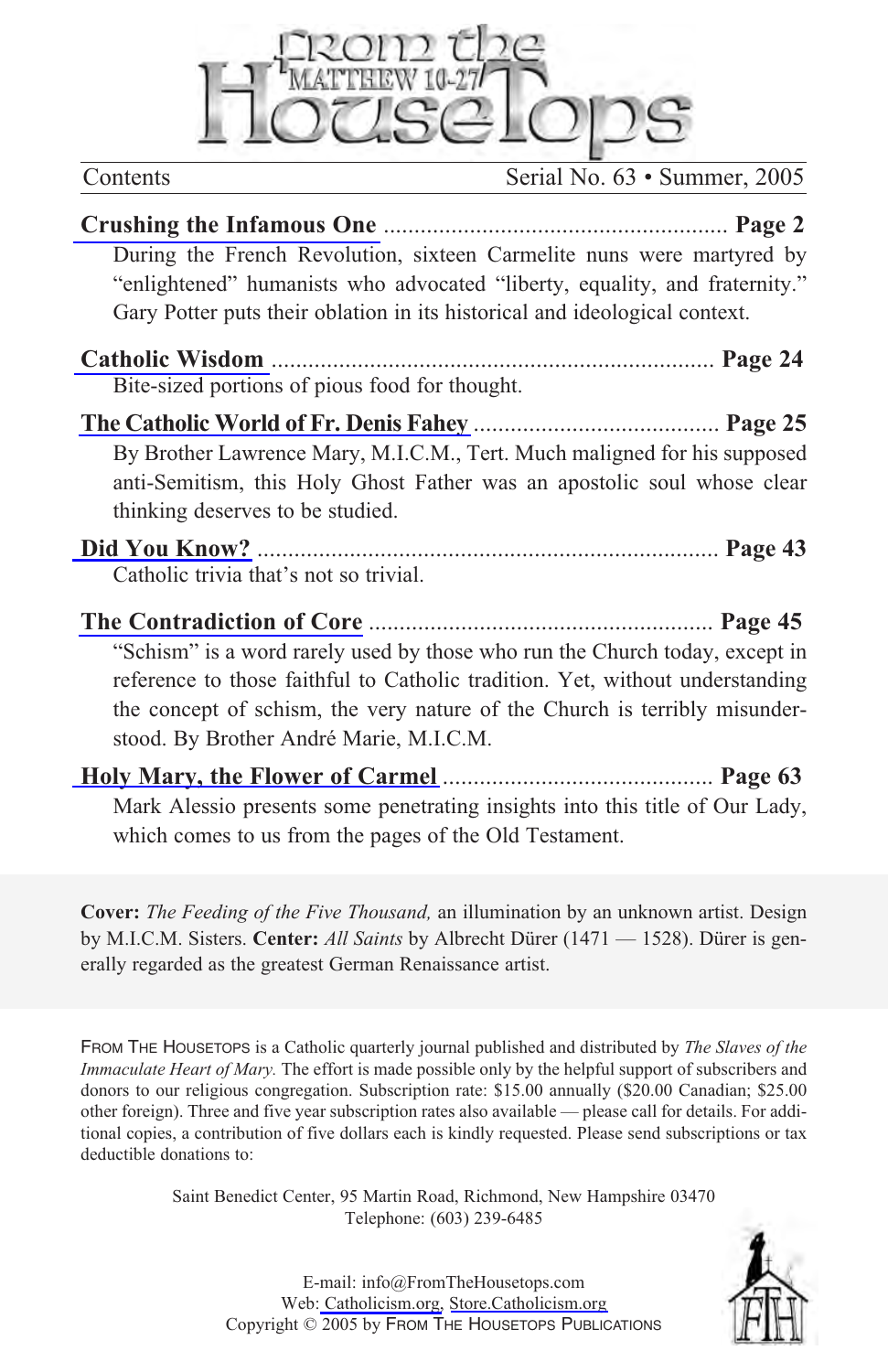## <span id="page-1-0"></span>*Crushing the Infamous One*

## **By Gary Potter**

*The Dialogue of the Carmelites,* by Francis Poulenc, is one of the few operas composed in the past half century worth hearing. Poulenc based his 1958 work on a drama of the same title that was written by Georges Bernanos, probably best known in the English-speaking world for his novel, *Diary of a Country Priest.* For his drama, Bernanos drew on the ascertainable facts surrounding the arrest, imprisonment, and execution in Paris on July 17, 1794 (this was during the French Revolution), of sixteen Carmelite nuns, all of whom were beatified by Pope St. Pius X in 1906.

In terms both of music and theater, the last scene of Poulenc's *Dialogue* is extremely moving. In live performances it can happen that an audience will sit in silence for at least several beats when the curtain falls, instead of bursting instantly into applause and cries of "Bravo!" as opera audiences commonly do. They will be that moved.

What is staged in the scene is the execution of the nuns. We see them going one by one up the steps of the scaffold to the guillotine. What we hear are their voices raised in the singing of the *Salve Regina* against soaring music of Poulenc's composition, but with the singing and music punctuated by the terrible swish and thunk of the mechanical blade's fall. With each fall the number of voices becomes fewer until there is only one, that of the prioress, Mother Teresa. The sound of it ends abruptly with a last awful thunk. What is amazing is the sense with which we are left, despite the depiction of their death having reduced us to emotional shambles, that these holy nuns have somehow triumphed.

Triumphed over what? Over the men who put them to death and the Revolution those men served? Surely not, if by triumph we mean the nuns conquered or vanquished. We know, after all, that the real Revolution (the ongoing *novus ordo saeculorum*), as well as the one whose minions kill the Carmelites in the opera, has continued to unfold unto our own day and, in fact, is in power, in some form, everywhere in ex-Christendom.

The nature of the Carmelites' triumph is suggested when we remember that the scene in the opera replicates in essential details exactly what transpired in reality in 1794, according to eye-witness accounts. In the opera, and Bernanos' drama, the triumph is made clearest of all through the character of Constance, the youngest of the sisters. She is portrayed as having left the community, but then coming to the place of execution and stepping from the crowd to reveal her identity so that she becomes the first to mount